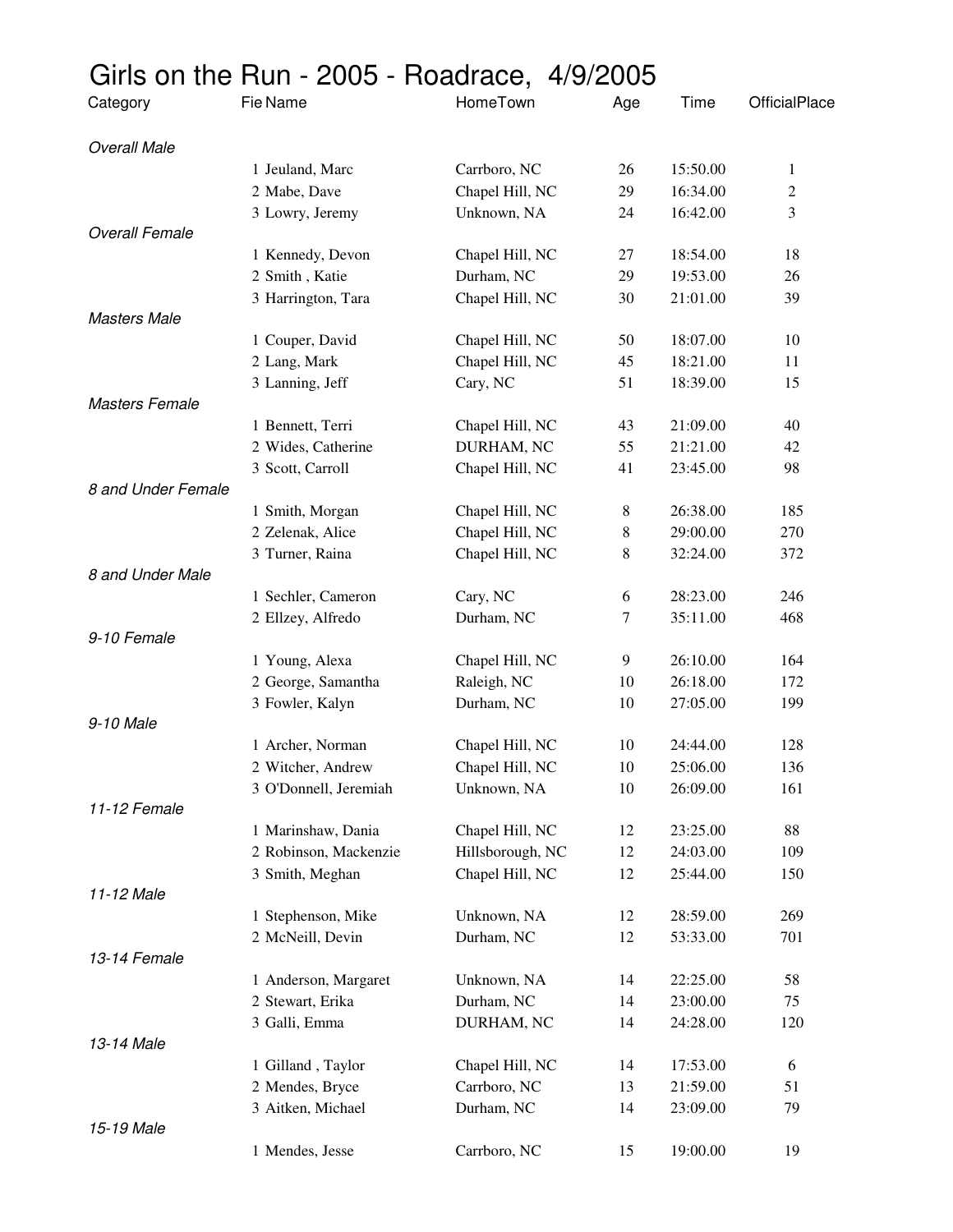|              | 2 Matsushima, Brian          | Durham, NC       | 16 | 20:58.00 | 37             |
|--------------|------------------------------|------------------|----|----------|----------------|
|              | 3 Hostetler, Daniel          | DURHAM, NC       | 17 | 21:48.00 | 46             |
| 15-19 Female |                              |                  |    |          |                |
|              | 1 Robinson, Meredith         | Hillsborough, NC | 16 | 22:48.00 | 69             |
|              | 2 Ransohoff, Sarah           | Chapel Hill, NC  | 16 | 23:30.00 | 90             |
|              | 3 Tesch, Molly               | Durham, NC       | 16 | 23:55.00 | 106            |
| 20-24 Male   |                              |                  |    |          |                |
|              | 1 Lakes, Scott               | Unknown, NA      | 23 | 17:50.00 | $\overline{4}$ |
|              | 2 Smith, Andrew              | Chapel Hill, NC  | 22 | 17:56.00 | 8              |
|              | 3 Leon Guerrend, Christopher | Chapel Hill, NC  | 24 | 22:09.00 | 53             |
| 20-24 Female |                              |                  |    |          |                |
|              | 1 O'Connor, Jennifer         | Chapel Hill, NC  | 21 | 22:05.00 | 52             |
|              | 2 Matson, Abby               | Chapel Hill, NC  | 20 | 23:33.00 | 92             |
|              | 3 Steiger, Caitlin           | Memphis, TN      | 21 | 24:51.00 | 132            |
| 25-29 Male   |                              |                  |    |          |                |
|              | 1 Schmidt, Jake              | Unknown, NA      | 29 | 17:54.00 | 7              |
|              | 2 Hansen, Brian              | Chapel Hill, NC  | 27 | 17:57.00 | 9              |
|              | 3 Jackson, Bill              | Unknown, NA      | 27 | 18:29.00 | 13             |
| 25-29 Female |                              |                  |    |          |                |
|              | 1 Barber, Leah               | Unknown, NA      | 26 | 22:23.00 | 57             |
|              | 2 Jilcott, Stephanie         | Carrboro, NC     | 26 | 22:27.00 | 59             |
|              | 3 Zuccaro, Brynne            | Unknown, NA      | 28 | 22:56.00 | 71             |
| 30-34 Male   |                              |                  |    |          |                |
|              | 1 Dunson, David              | Chapel Hill, NC  | 32 | 17:52.00 | 5              |
|              | 2 Weed, Ronnie               | Chapel Hill, NC  | 30 | 18:23.00 | 12             |
|              | 3 Purdom, Hunter             | Chapel Hill, NC  | 33 | 18:36.00 | 14             |
| 30-34 Female |                              |                  |    |          |                |
|              | 1 Lackey, Tamara             | Unknown, NA      | 34 | 22:19.00 | 56             |
|              | 2 Rountree, Sage             | Chapel Hill, NC  | 32 | 22:30.00 | 61             |
|              | 3 Meyer, Katie               | Chapel Hill, NC  | 30 | 23:37.00 | 95             |
| 35-39 Male   |                              |                  |    |          |                |
|              | 1 Andrews, Nathan            | Chapel Hill, NC  | 35 | 21:49.00 | 47             |
|              | 2 Deehan, Josept             | Unknown, NA      | 36 | 23:16.00 | 84             |
|              | 3 Kashefsky, Howard          | Durham, NC       | 35 | 23:18.00 | 85             |
| 35-39 Female |                              |                  |    |          |                |
|              | 1 Doherty, Laura             | Chapel Hill, NC  | 37 | 22:13.00 | 55             |
|              | 2 Osborne, Christine         | Chapel Hill, NC  | 39 | 22:41.00 | 66             |
|              | 3 Keats, Suzanne             | Chapel Hill, NC  | 36 | 23:15.00 | 83             |
| 40-44 Male   |                              |                  |    |          |                |
|              | 1 Gilland, Wendell           | Chapel Hill, NC  | 41 | 18:49.00 | 16             |
|              | 2 Broene, Rick               | Chapel Hill, NC  | 42 | 21:56.00 | 50             |
|              | 3 Young, Randy               | Chapel Hill, NC  | 44 | 23:30.00 | 91             |
| 40-44 Female |                              |                  |    |          |                |
|              | 1 Harkins, Heidi             | Chapel Hill, NC  | 41 | 24:12.00 | 113            |
|              | 2 McKernan, Heather          | CARY, NC         | 40 | 26:11.00 | 166            |
|              | 3 Trimmer, Julia             | Chapel Hill, NC  | 43 | 27:08.00 | 202            |
| 45-49 Male   |                              |                  |    |          |                |
|              | 1 Guiles, Austin             | Carrboro, NC     | 46 | 19:39.00 | 22             |
|              | 2 Cooper, Hal                | Unknown, NA      | 45 | 19:53.00 | 25             |
|              | 3 Houck, Keith               | Chapel Hill, NC  | 47 | 20:34.00 | 33             |
| 45-49 Female |                              |                  |    |          |                |
|              | 1 Ivins, Sally               | Carrboro, NC     | 49 | 24:14.00 | 115            |
|              |                              |                  |    |          |                |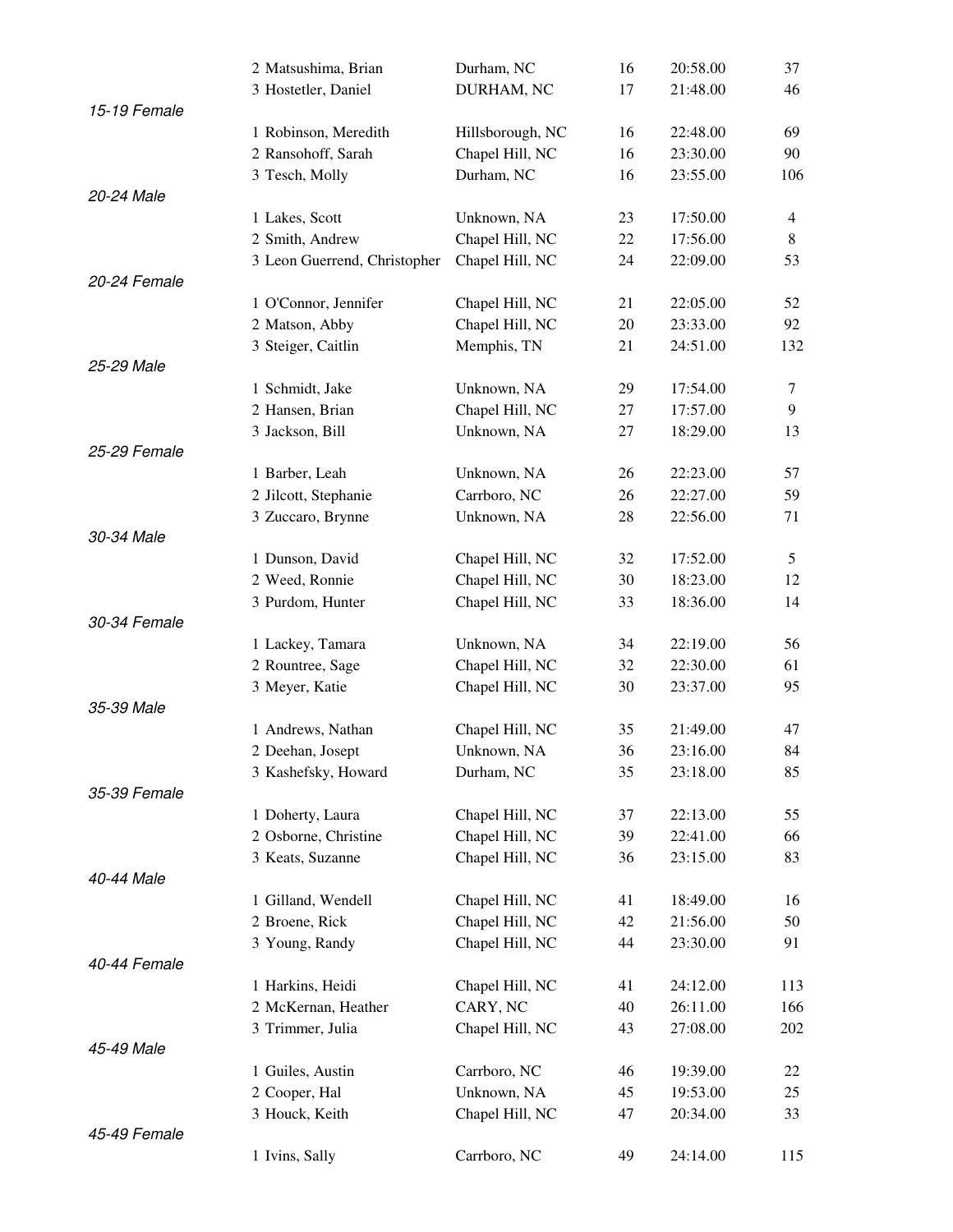|              | 2 Gerth, Denise       | Durham, NC        | 46 | 25:11.00 | 138 |
|--------------|-----------------------|-------------------|----|----------|-----|
|              | 3 Coppola, Sue        | Chapel Hill, NC   | 47 | 25:21.00 | 144 |
| 50-54 Male   |                       |                   |    |          |     |
|              | 1 Prokopetz, Andrew   | Chapel Hill, NC   | 50 | 22:58.00 | 74  |
|              | 2 Northen, John       | Chapel Hill, NC   | 54 | 23:03.00 | 76  |
|              | 3 Boyd, Kevin         | Chapel Hill, NC   | 50 | 23:55.00 | 105 |
| 50-54 Female |                       |                   |    |          |     |
|              | 1 Tyler, Eileen       | Chapel Hill, NC   | 52 | 25:04.00 | 134 |
|              | 2 Kravitz, Jill       | DURHAM, NC        | 52 | 27:00.00 | 194 |
|              | 3 Gresham, Angela     | Hillsborough, NC  | 50 | 31:17.00 | 337 |
| 55-59 Male   |                       |                   |    |          |     |
|              | 1 Lucas, Luke         | Chapel Hill, NC   | 57 | 23:27.00 | 89  |
|              | 2 Larsen, Ken         | Chapel Hill, NC   | 57 | 26:14.00 | 168 |
|              | 3 Silverberg, Michael | Unknown, NA       | 57 | 26:17.00 | 171 |
| 55-59 Female |                       |                   |    |          |     |
|              | 1 Reid, Mary          | Carrboro, NC      | 56 | 29:36.00 | 291 |
|              | 2 Dugan, Pamela       | Hillsborough, NC  | 56 | 46:14.00 | 620 |
|              | 3 Pritchett, Marsha   | Unknown, NA       | 58 | 46:31.00 | 623 |
| 60-64 Female |                       |                   |    |          |     |
|              | 1 Stoll, Margie       | Nashville, TN     | 63 | 23:49.00 | 100 |
|              | 2 Harris, Myra        | Durham, NC        | 60 | 32:05.00 | 355 |
|              | 3 Prokopetz, Sandra   | Chapel Hill, NC   | 60 | 34:37.00 | 444 |
| 60-64 Male   |                       |                   |    |          |     |
|              | 1 Gold, Arnold        | Chapel Hill, NC   | 64 | 28:11.00 | 235 |
|              | 2 Chow, Billy         | Durham, NC        | 62 | 30:30.00 | 316 |
|              | 3 Grunewald, Ron      | Watertown, WI     | 63 | 45:04.00 | 604 |
| 65-69 Female |                       |                   |    |          |     |
|              | 1 Allen, Linda        | Durham, NC        | 65 | 45:48.00 | 612 |
|              | 2 Mathis, Shirley     | Durham, NC        | 65 | 45:49.00 | 613 |
|              | 3 Yowell, Barbara     | Durham, NC        | 65 | 46:36.00 | 625 |
| 65-69 Male   |                       |                   |    |          |     |
|              | 1 Ribisl, Paul        | Winston-Salem, NC | 66 | 27:13.00 | 207 |
|              | 2 Bell, Gerald        | Chapel Hill, NC   | 67 | 28:55.00 | 266 |
| 70-99 Female |                       |                   |    |          |     |
|              | 1 Young, Phyllis      | Chapel Hill, NC   | 70 | 48:18.00 | 650 |
| 70-99 Male   |                       |                   |    |          |     |
|              | 1 Bartlett, Robert    | Unknown, NA       | 73 | 45:05.00 | 605 |